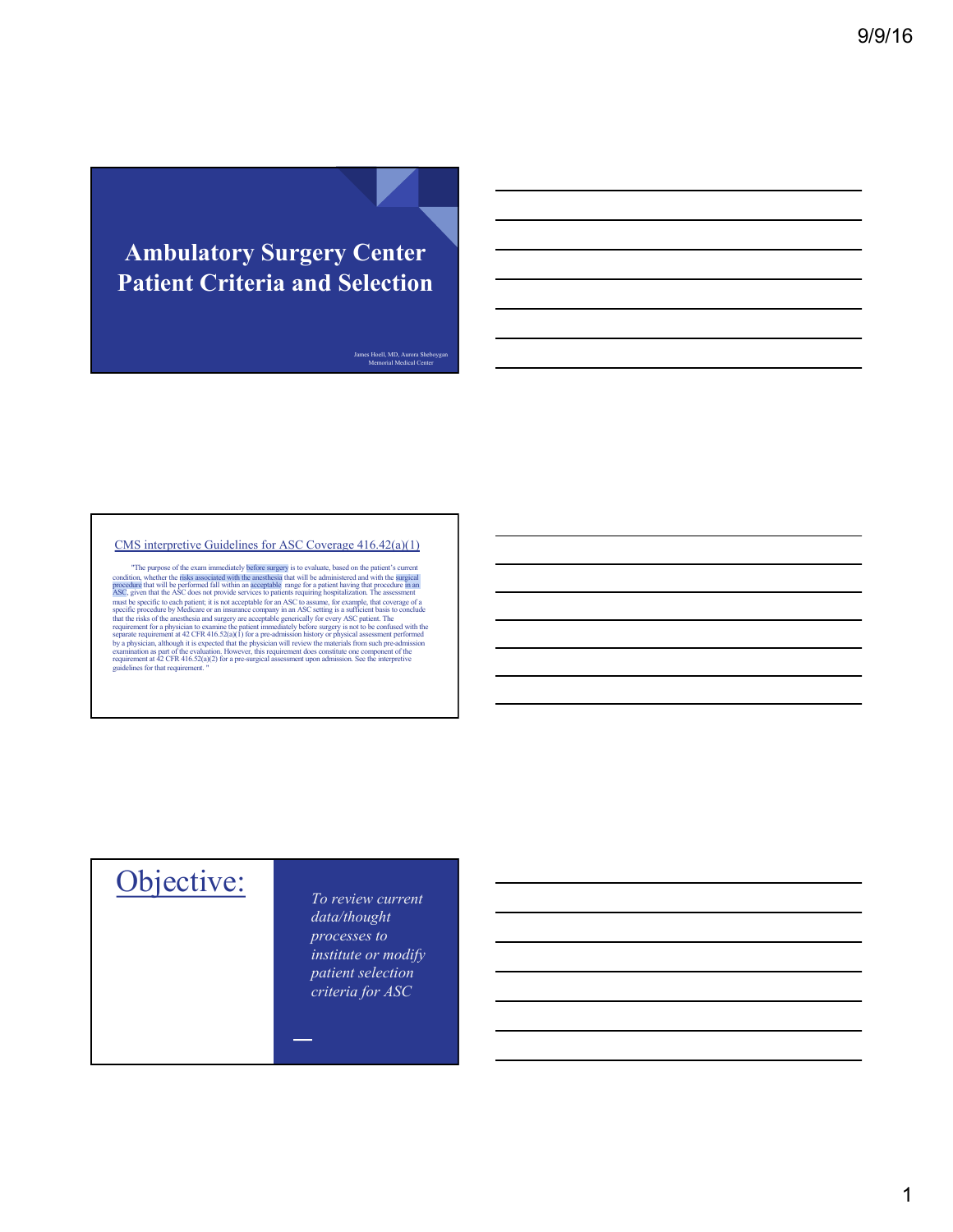



| What                |
|---------------------|
| Determines if       |
| a Surgery           |
| <b>Should Occur</b> |
| in an ASC?          |

#### Procedure Anesthetic technique Patient characteristics ASC Anesthesiologist Surgeon Social

and and

*Developing Clinical Pathways Will Have an Impact on...*

#### Safety Unplanned admission

Readmission

Delayed discharge home

Post discharge complications Efficiency

Patient satisfaction

Perioperative surgical home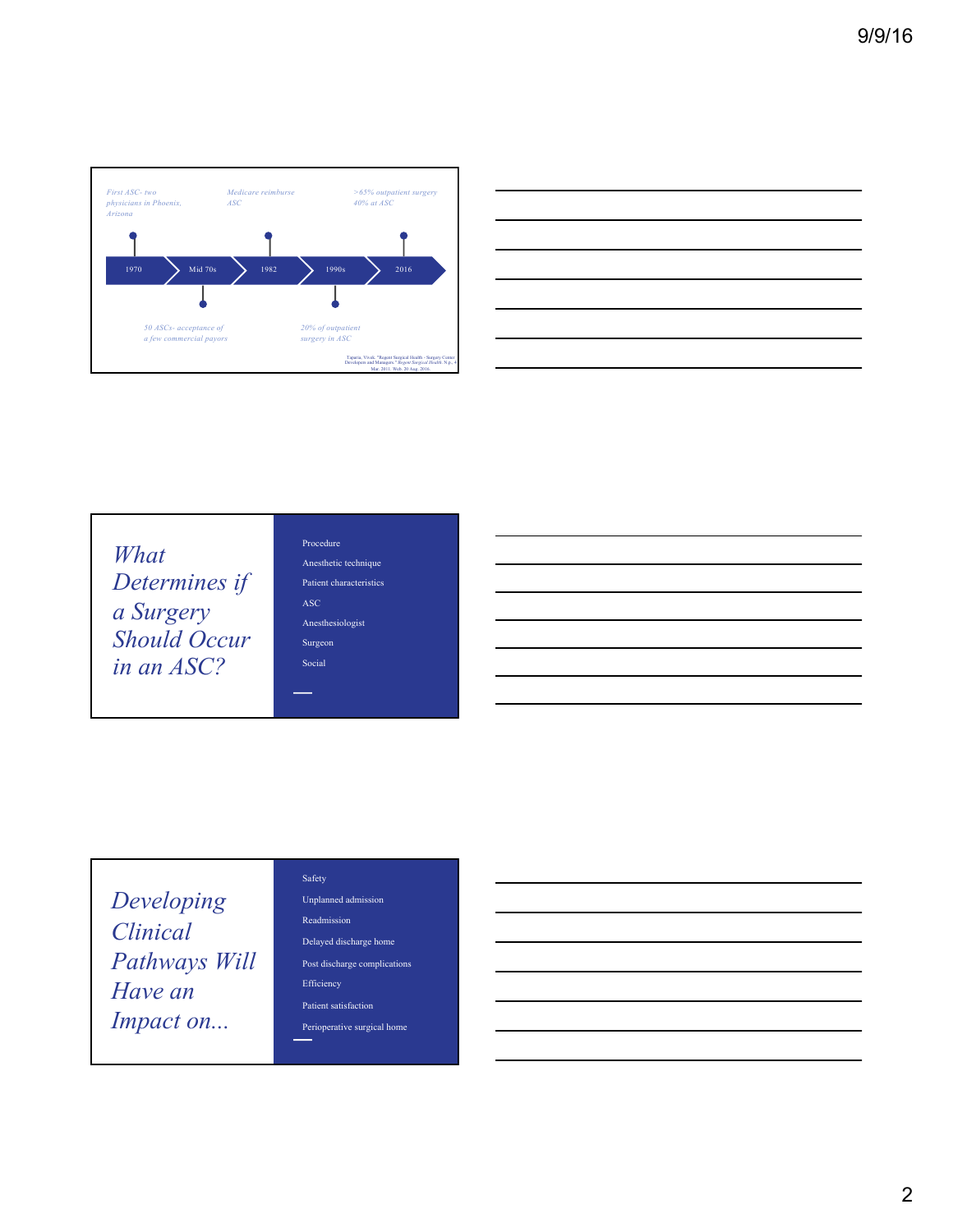| <b>Patient Selection</b><br>Criteria: | <b>BMI</b><br><b>OSA</b><br>ASA physical status<br>Age<br><b>ICD/Pacemaker</b><br>MH susceptible<br>Miscellaneous |
|---------------------------------------|-------------------------------------------------------------------------------------------------------------------|
|---------------------------------------|-------------------------------------------------------------------------------------------------------------------|



| <u> 1989 - Johann Stoff, amerikansk politiker (d. 1989)</u>                                                                                                                                                                          |  |                                   |
|--------------------------------------------------------------------------------------------------------------------------------------------------------------------------------------------------------------------------------------|--|-----------------------------------|
|                                                                                                                                                                                                                                      |  |                                   |
| <u>state and the state of the state of the state of the state of the state of the state of the state of the state of the state of the state of the state of the state of the state of the state of the state of the state of the</u> |  |                                   |
|                                                                                                                                                                                                                                      |  |                                   |
|                                                                                                                                                                                                                                      |  |                                   |
|                                                                                                                                                                                                                                      |  |                                   |
|                                                                                                                                                                                                                                      |  | ____                              |
|                                                                                                                                                                                                                                      |  |                                   |
| <u> 1989 - Johann Stoff, amerikansk politiker (d. 1989)</u>                                                                                                                                                                          |  |                                   |
|                                                                                                                                                                                                                                      |  |                                   |
|                                                                                                                                                                                                                                      |  | ____                              |
|                                                                                                                                                                                                                                      |  |                                   |
| <u> 1989 - Johann Stoff, amerikansk politiker (d. 1989)</u>                                                                                                                                                                          |  | the control of the control of the |
|                                                                                                                                                                                                                                      |  |                                   |



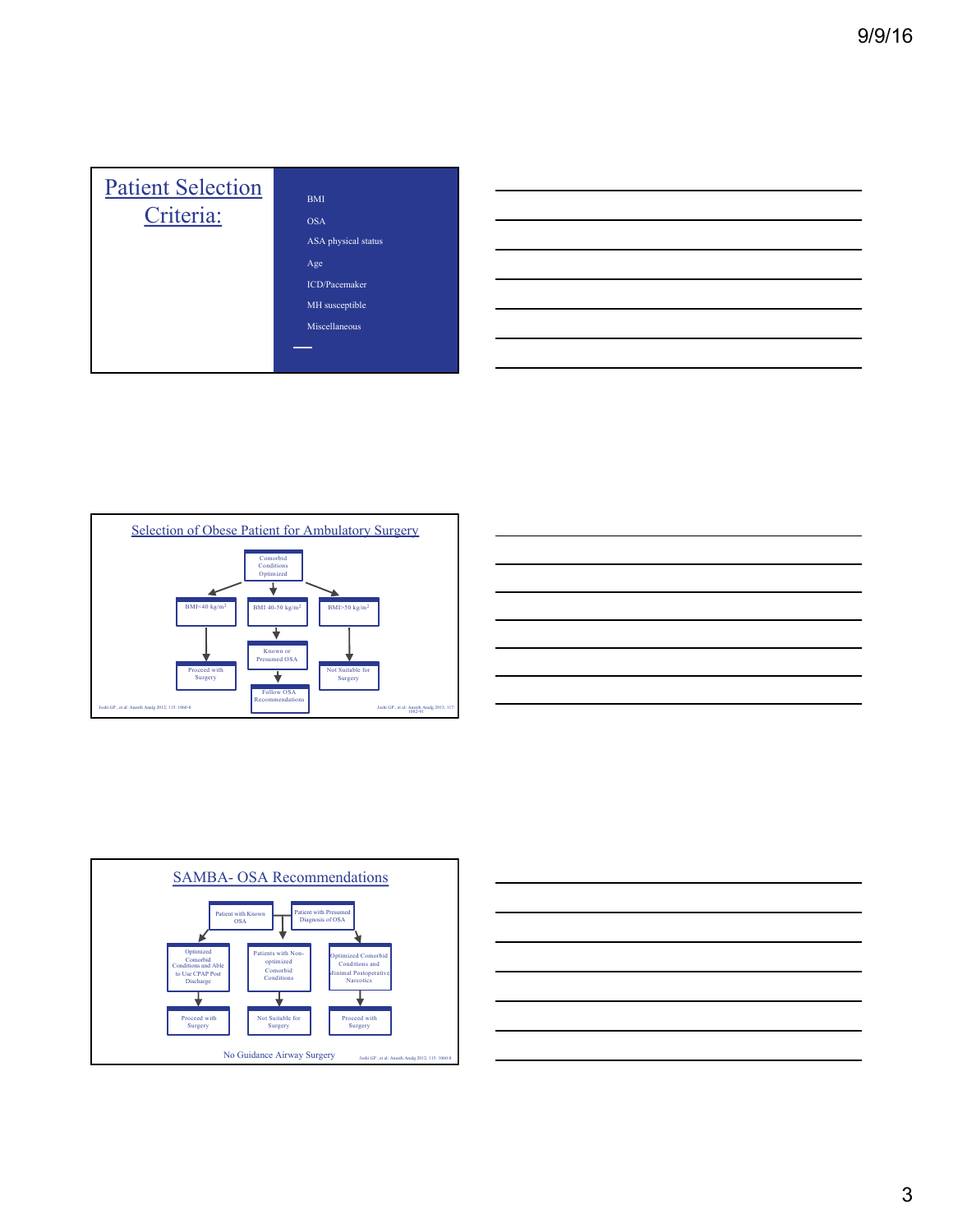#### "STOP-BANG"

*of 5-8 identify patients with high probability of moderate/severe OSA*

#### Snore loudly Tired

Observed apnea/gasping Pressure (HTN)

 $BMI > 35$  kg/m<sup>2</sup> Age  $>50$ Neck 17/16 inch m/f Gender = male

 $\sim$ 

#### ASA Classification of Physical Status

*History :*

- 1941- First classification, tried to stratify operative
- risk, first speciality to attempt risk stratification Abandoned operative risk and went to preoperative
- physical status only
- 1963- Current ASA classification of physical status
- $\bullet$  2014- examples given each ASA-PS

*Chung et al, 2012*

### **ASA Validity**

"Subjective, but can be used as measure of preoperative health status."

*Shankar, Brit J Anes 2014;424-32*

"ASA-PS powerful parameter that condenses relevant clinical measures of patient risk and acuity into a single variable."

*Dalton et al, Anesthesiology 2011;114:1336-44*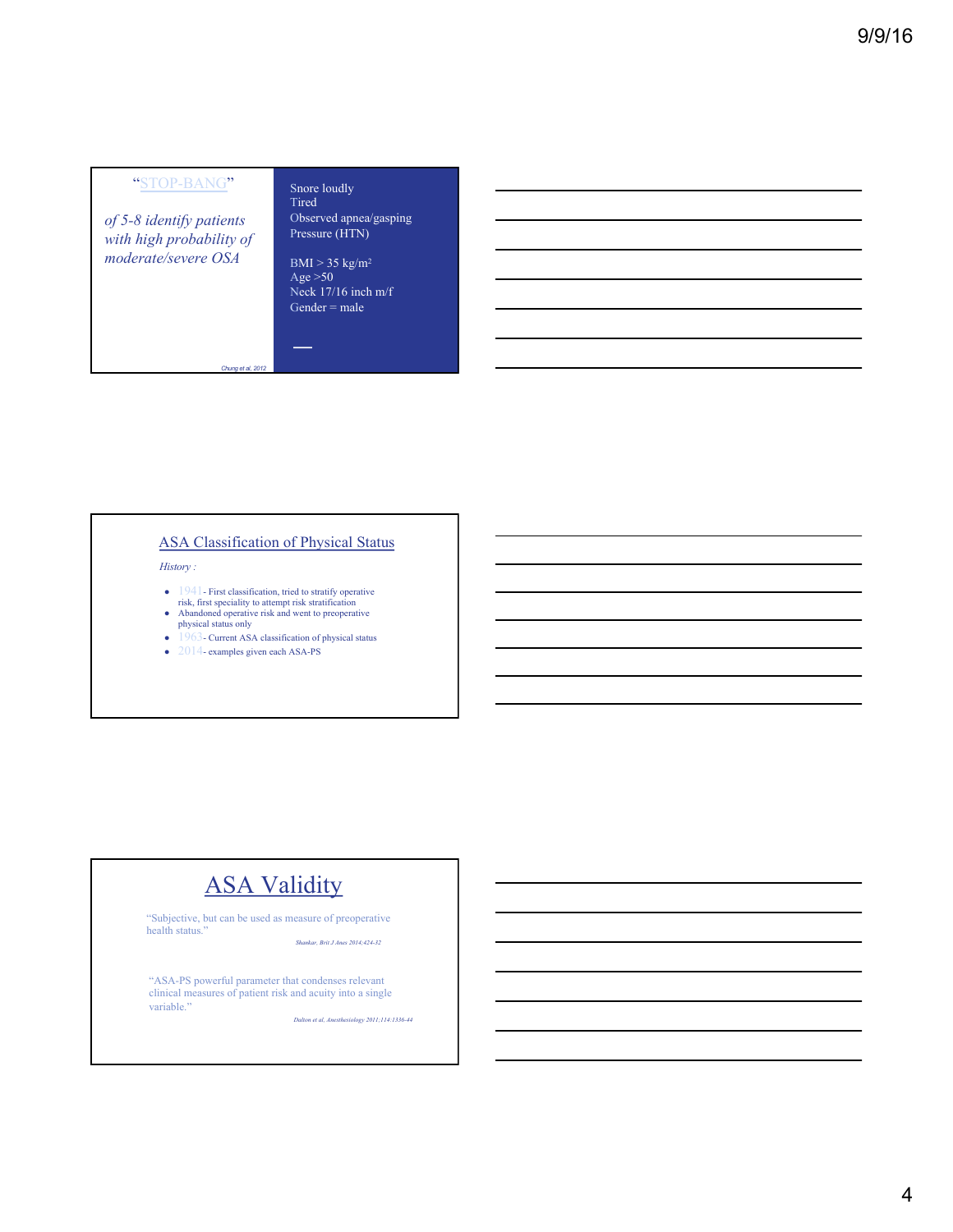### ASA-PS *ASA-PS 4:* ● Severe systemic disease that is constant threat to life<br>● Examples: ○ < 3 months- CVA,MI, CAD/Stents ○ Ongoing cardiac ischemia<br>○ Severe reduction of EF<br>○ ARF<br>○ Severe valve dysfunction

*www.asahq/resources/clinical-information/asa-physical-status-classification-system*

# Cardiac:

- New onset angina or angina at rest
- Decompensated CHF
- $\bullet$  MI < 3 months
- Severe valvular disease e.g. AS
- Severe secondary PH

#### Age:

- >80 has been associated with increased unplanned admission
- Age alone not used at independent criteria
- Physiologic age more important than chronologic
- Postoperative cognitive dysfunction/disposition environment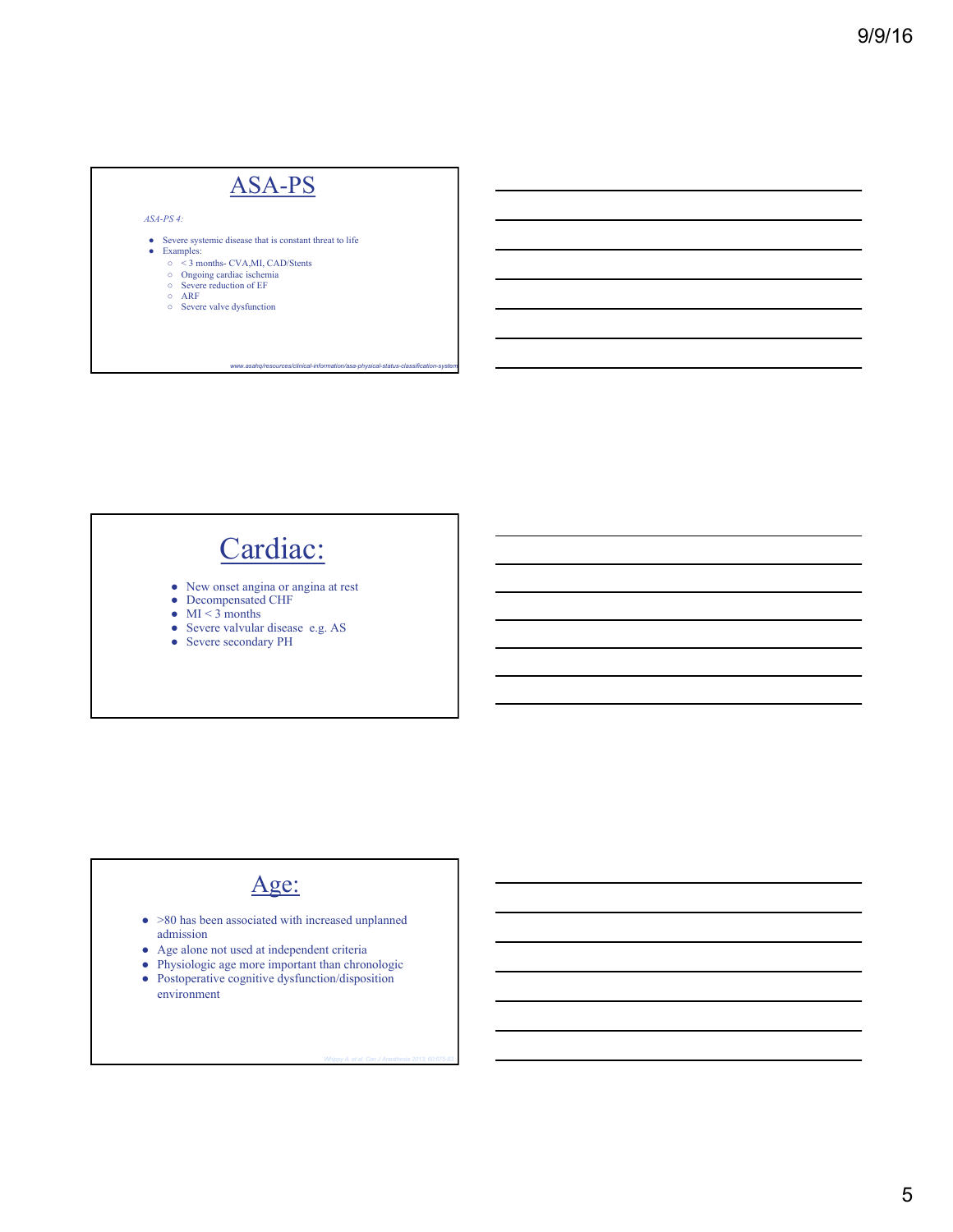



| Pacemaker/ICD | • Type of device<br>• Last evaluation<br>• Indication<br>• Programming<br>$\bullet$ Battery life >3<br>months<br>• Pacer dependence<br><b>Magnet response</b><br>$\bullet$ |
|---------------|----------------------------------------------------------------------------------------------------------------------------------------------------------------------------|
|               |                                                                                                                                                                            |

### Pacemaker:

- Pacemaker dependent patients
- Significant EMI
- Only render asynchronous if significant inhibition
- magnet usually puts pacemaker in asynchronous mode
- Caution in special programing e.g. minute ventilation sensors

*HRA/ASA Expert consensus statement on perioperative management of patients with ICD/PM*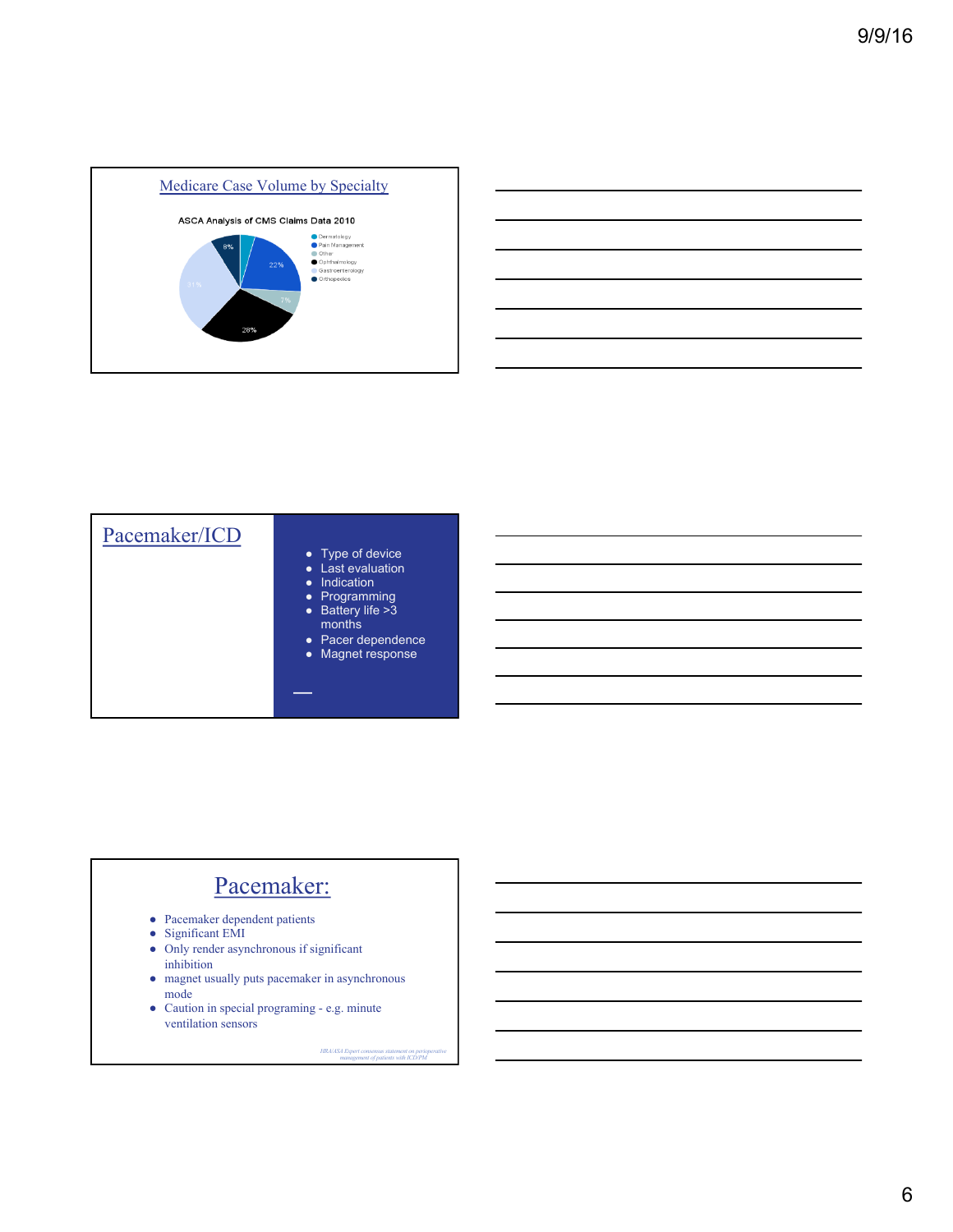



### **MH Susceptible Patients**

*MHAUS website does not provide recommendations on MH susceptible patients in ASC*

- 2014- No medically valid reason that known MH susceptible patients cannot undergo GA in a freestanding ASC
- 2015- MH susceptible patient under GA in ASC-ideal if adjacent to hospital otherwise transfer protocol in place

*Anesthesiology 06, 2014; vol 120: 1306-1308 Clinical Anesthesiology 03/03/2015*

# **Miscellaneous** Patient Criteria:

- 
- Actively using Recreational drugs
- Hyperglycemia
- Liver disease